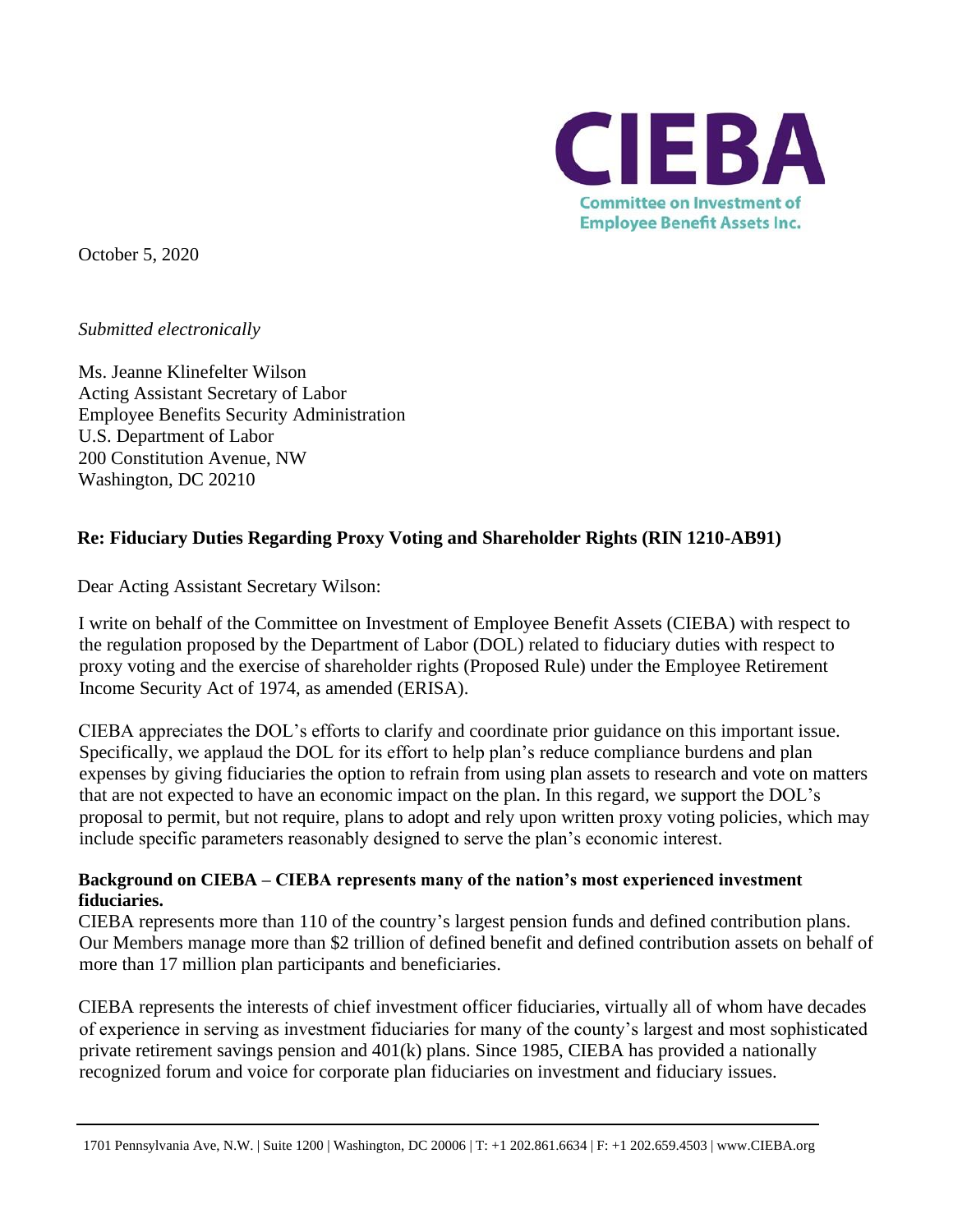We have provided below comments related to: (1) written proxy voting policies and the associated frequency of review of the policy, (2) DOL's proposed "permitted practices," which may be enumerated in a written proxy voting policy, (3) the monitoring of proxy voting decisions by delegated Investment Managers and advisory firms, and (4) our Members' current views on the duty to vote all proxies. These comments are informed by responses to a proprietary survey (CIEBA Survey) of the CIEBA Membership regarding their current proxy voting views, policies, and practices.<sup>1</sup>

**1. Written Proxy Voting Policies – Frequency of Review**. CIEBA appreciates the DOL's efforts to provide guidelines for written proxy voting policies for Plans that adopt such policies. We are also supportive of the fact that the Proposed Rule permits, but does not mandate, that all plans have written proxy voting policies, given that there are some plans for which the cost of developing and maintaining the policies may outweigh any benefits. That is particularly true if the standards for evaluating proxy voting decisions are already clearly established in a regulation, such as the Proposed Rule.

CIEBA also encourages DOL not to mandate a specific frequency with which fiduciaries must review proxy voting policies. The preamble to the Proposed Rule states that it is industry practice to review proxy voting policies every two years, but the CIEBA Survey responses indicate that none of the respondents review their proxy voting policies every two years. Approximately 43% of respondents review their proxy policies more frequently than every two years, and 43% review their policies less frequently than every two years. Given those results, CIEBA believes DOL should not prescribe a particular review cycle and that such a decision should be governed by ERISA's general fiduciary prudence standards.

**2. Permitted Practices**. CIEBA supports codifying in a regulation that ERISA plan fiduciaries may adopt "permitted practices" to make proxy voting decisions more efficient. Many fiduciaries have already adopted such policies, and it is helpful for DOL to clarify that the practice is permissible and that fiduciaries may rely on such permitted practices. That said, CIEBA members have differing views on the particular permitted practices included in the Proposed Rule.

To the extent DOL retains a list of permitted practices in any final rule, we ask that: (i) it be a nonexclusive list, so fiduciaries can adopt alternative permitted practices, and (ii) DOL clearly state that fiduciaries adopting one or more permitted practices are deemed to satisfy their obligations under ERISA. Under the Proposed Rule, the scope of the relief being afforded is unclear, particularly given the language in the preamble stating that a plan fiduciary may be required to reject a permitted practice where, for example, a vote is necessary to establish a quorum. To ensure that the permitted practices achieve DOL's goals (*e.g.*, reducing compliance burdens and the associated costs), it is important that DOL make clear that fiduciaries not be required to conduct an analysis of each proxy to determine whether a fiduciary needs to deviate from the permitted practice.

**3. Monitoring Obligation.** CIEBA members routinely delegate the primary proxy voting responsibility to third-party fiduciaries, while recognizing that the delegating fiduciary retains residual responsibility for prudently selecting and monitoring the delegated third-party fiduciary. Approximately 92% of the respondents to the Survey indicated that they have formally delegated proxy voting

<sup>&</sup>lt;sup>1</sup> The Survey was conducted over a one-week period ending on September 23, 2020. 45 CIEBA members responded to the survey. Not all respondents responded to each question.

<sup>1701</sup> Pennsylvania Ave, N.W. | Suite 1200 | Washington, DC 20006 | T: +1 202.861.6634 | F: +1 202.659.4503 | www.CIEBA.org